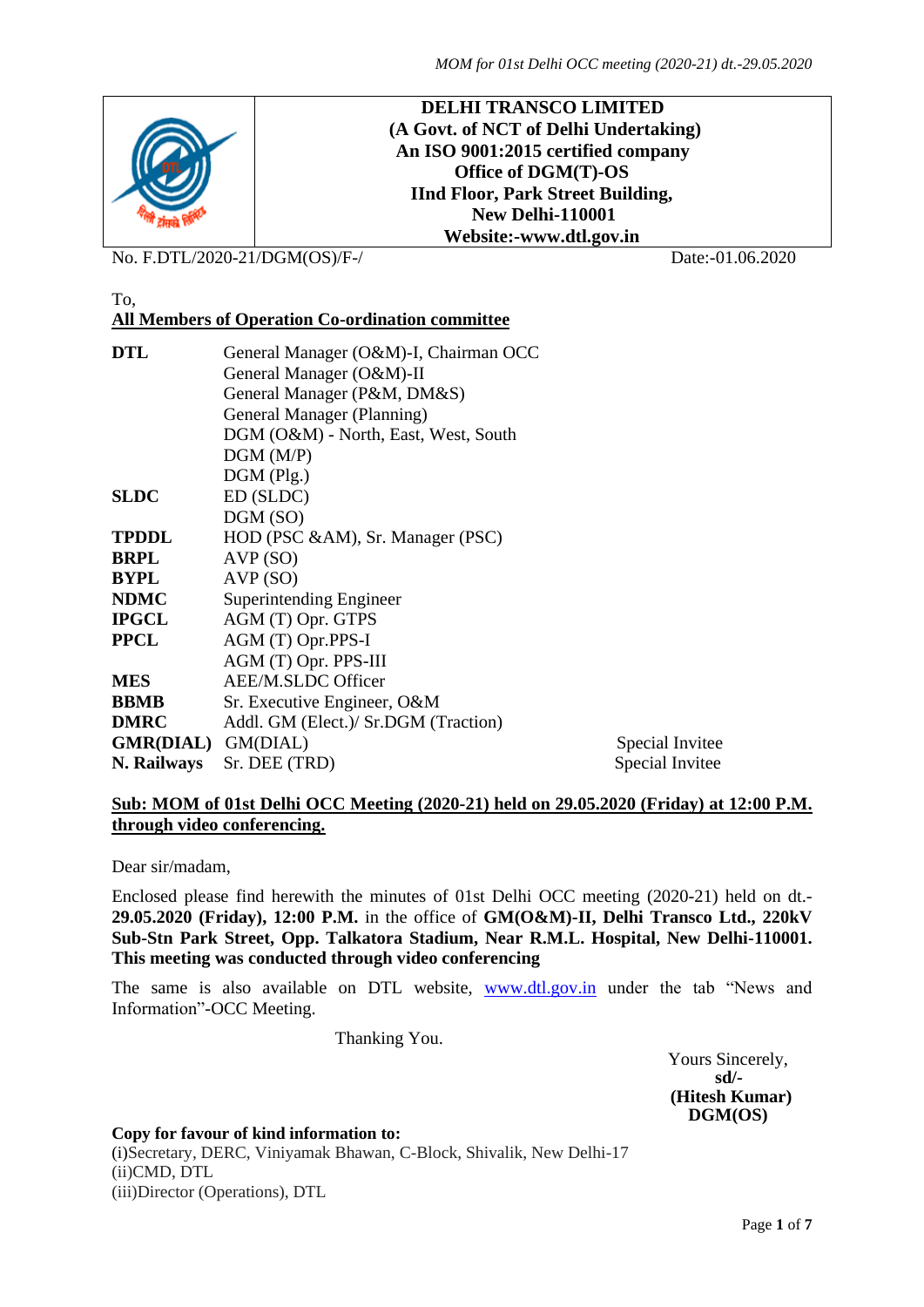#### **DGM(OS)**

# **1. CONFIRMATION OF MINUTES:**

The  $11<sup>th</sup>$  Delhi OCC meeting (2019-20) was held on 20.02.2020 in accordance with the agenda circulated vide letter dt: 18.02.2020. Minutes of the aforesaid OCC meeting were issued on 04.03.2020 and uploaded on DTL website.

# **No comments on the minutes were received from any member, OCC confirmed the minutes of 11 th OCC meeting of 2019-20.**

# **2. DTL AGENDA:**

# **2.1 Proposed planned shutdowns of O&M, DTL for the month of June-2020.**

DTL O&M deptt. has proposed the planned shutdowns for the month of June-2020.

# **After detailed discussion along with consent of respective DISCOMs, the proposed shutdowns were approved by OCC subject to real time conditions.**

**(i)** At 220kV Najafgarh: SLDC bring into knowledge of OCC about the constraint of bus selection at Najafgarh, hence OCC advised SLDC to approve S/D after taking the approval of BRPL. The consent for all shutdowns need to be reconfirmed 01 day in advance.

**(ii)** Shutdowns for more than 01 day will be reviewed on real time basis and can be approved accordingly.

**(iii)**OCC differed the shutdown for 20MVA Tx No-2 at KNJ for overhauling.

**(iv)** Maintenance related shutdown will be provided in a window available with SLDC when load is slightly low (i.e,05:00AM to 10:00AM).

**(v)** OCC also insisted to provide suitable slots for tan delta testing of Txs as it is very much needed for safe and smooth operation of the system.

**(vi)** Shutdowns related to NDMC will be provided only on Saturday and Sunday.

**(vi)** OCC also suggested for shutdowns related to the DMRC can be resumed right now as DMRC work has been stalled due to the lockdown imposed by Govt. of India.

# **3. BYPL AGENDA:**

# **3.1. BYPL requesting to increase the tap positions of all PTR's at 220kV Level**

As the load is now increasing day by day and voltage level is getting low, BYPL suggest to please increase the tap position of all the transformer's at 220KV substations

**OCC firmly said, only SLDC can take a decision for any change in tap position of Tx. OCC also advised O&M department to inform the SLDC about low voltage profile then SLDC must take a call. OCC showed its disagreement about DISCOMs information sharing for the same. Decision of changing in tap positions would be taken by SLDC as per requirement of the system**.

#### **3.2 Energization of 220KV Preet Vihar Circuits of BYPL.**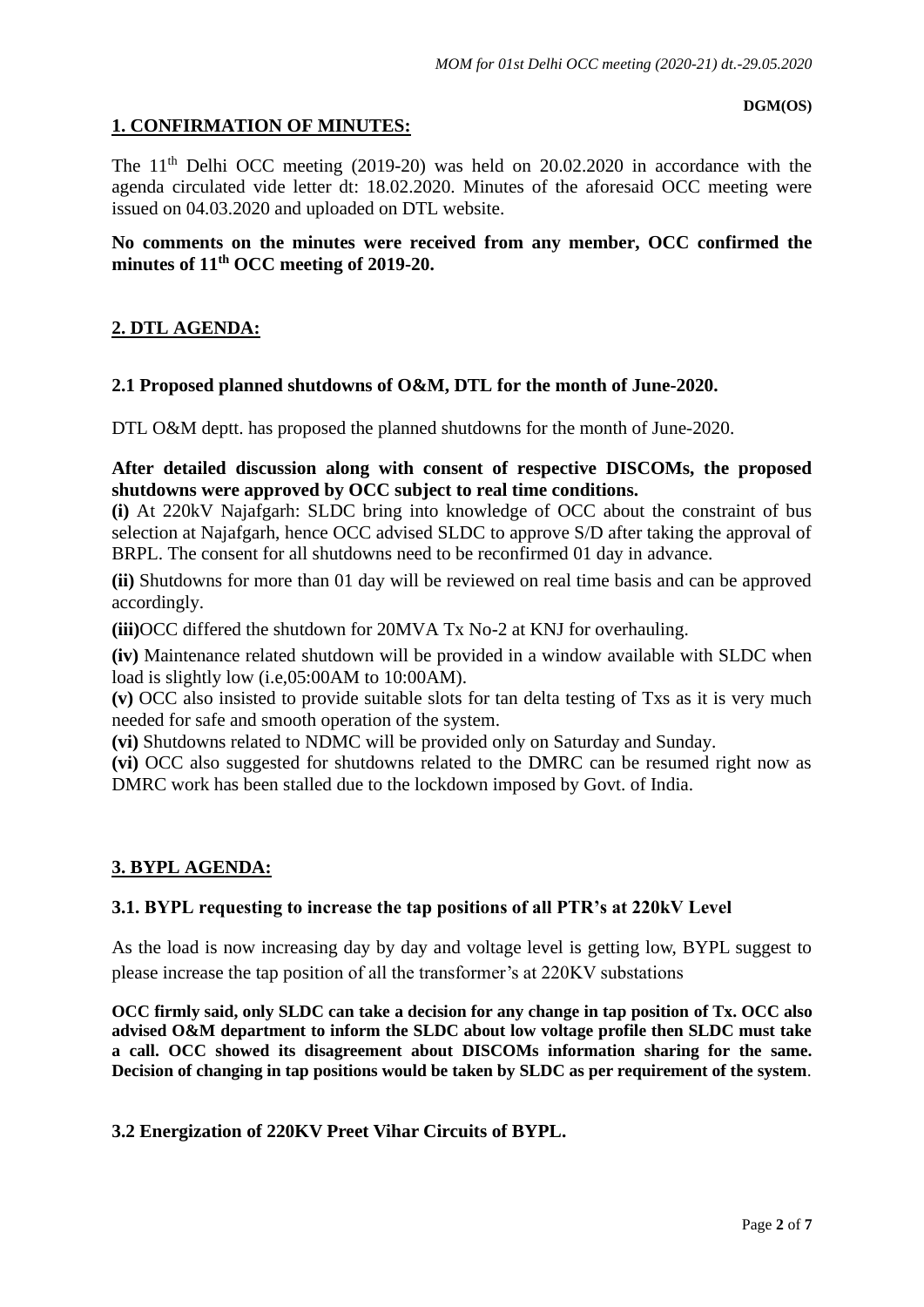Kindly charge the all 33KV circuits coming from 220KV Preet Vihar to BYPL Substations because at some substations alternate supply is only 220KV Preet Vihar and substation is running on single source e.g. 33KV Preet Vihar Grid.

# **Preet Vihar already charged the all 33kV circuits to BYPL substations. Same is confirmed by BYPL.**

### **(OCC may deliberate)**

# **4. TPDDL AGENDA:**

### **4.1. Meeting with SLDC**

As mentioned at clause 4.2 of minutes of Delhi OCC meeting held on 28.08.2019, SLDC is to call monthly meeting under chairmanship of DGM (SO) with all DISCOMs to resolve system operation and energy account related issues. However, to unknown reasons, such meetings have not been held. OCC is requested to intervene in the matter and advise concerned officials to hold such meetings, regularly.

**TPDDL requested for a meeting with SLDC on regular basis to discuss and resolve all small internal issues. DGM (SO) intervene that issues are already discussing with DISCOMs on telephone as and when required. OCC advised DISCOMs to call DGM (SO) and can discuss there issues one-to-one basis to minimize the communication time. Further, if needed a meeting can be scheduled by SLDC on requirement basis.** 

### **4.2 Issues in VHF communication between Tata Power-DDL and SLDC Control Room**

Since last few months, we have been struggling to establish effective communication with SLDC control room over VHF. Continuous rigorous efforts, including hardware replacement, have been made at our end for resolving the same. In furtherance, we had also sent our representative to visit SLDC control room to diagnose the root-cause of the issue. During the visit, it transpired and agreed upon by SLDC representative, Sh. ShardaRautare that the problem lies with the VHF receiver installed at SLDC end. DTL is, therefore, once again requested to arrange said rectification carried out at the earliest possible as owing to this a critical communication link between Tata Power-DDL and SLDC control room is out of service. Multiple correspondences have also been made in past in this regard.

**TPDDL requested to check the VHF communication at SLDC end. DTL/Communication department informed that license has been expired and due to the lockdown license renewal has been delayed by 5-6 months. They provided an alternate proposal till the license renewed. They suggested that if DISCOMs agrees then Radio Trunk set can be provided to all utilities including O&M for communication for this period. DISCOMs also gave there consent to this proposal. OCC approved the proposal and process will be started by communication department.** 

# **4.3 Installation of "LoRa (Long Range) Modems" on DTL Main Energy Meters**

Presently, daily energy consumption details are being provided manually by DTL grid staff. This includes capturing meter reading of each and every exchange point and then manually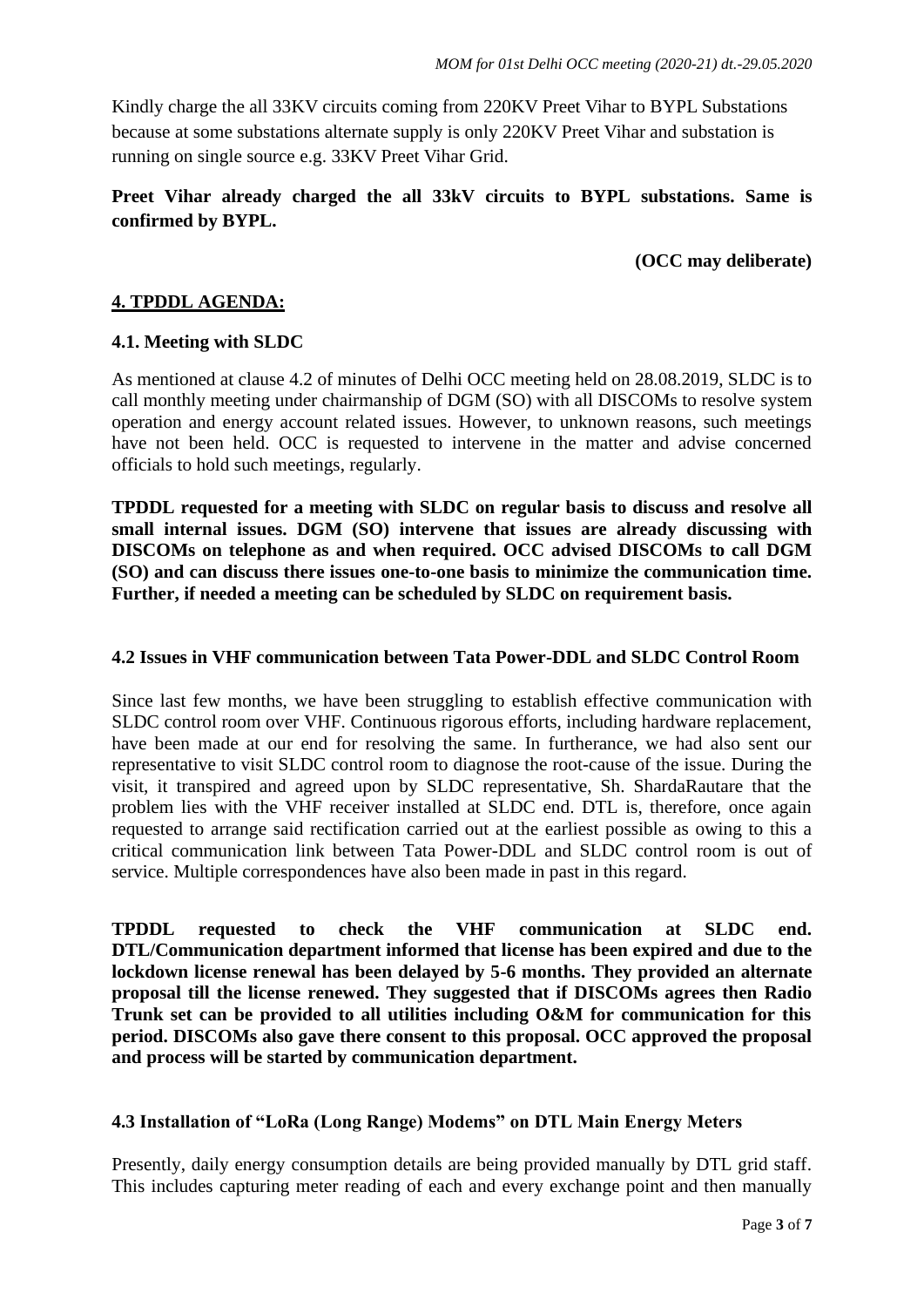feeding it into a web portal developed by Tata Power-DDL. Since the data is quite critical and significant in nature, manual interventions should be bring down to least possible level. In this spirit, DTL is requested to allow Tata Power-DDL to install "LoRa (Long Range) Modems" on DTL Main Energy Meters to fully automate the entire process and make it free from any manual intervention.

**Metering department of DTL did not allow any modem on there ABT meter through any means. Further, TPDDL was unable to provide any clarity about there work on particular meters. OCC advised TPDDL to provide clear view about meters and elaborate there work on them. TPDDL will provide clear information on it.** 

# **5. Long/Recent Outage/Breakdown of Elements in Delhi power system.**

Members may update the latest status of following Long/Recent Outage/Breakdowns of elements in Delhi Power system as under:

| S.N              | <b>Element's Name</b>                                                       | Discom/<br><b>DTL</b> | Date and<br><b>Time</b><br>of<br>outage | Status of outage as on 26.05.2020                                                                                                                                                                                                                                 |
|------------------|-----------------------------------------------------------------------------|-----------------------|-----------------------------------------|-------------------------------------------------------------------------------------------------------------------------------------------------------------------------------------------------------------------------------------------------------------------|
| 1.               | 66kV PARK STREET - RIDGE<br>VALLEY CKT.-I                                   | <b>BRPL</b>           | 01.06.2019                              | 'Y' PH. CABLE FAULTY. BRPL informed<br>that this cable is outlived and contains<br>multiple faults in this cable. OCC advised<br>BRPL to expedite to revive this faulty feeder.<br>BRPL may update. Expected by 15.06.2020.                                       |
| $\overline{2}$ . | 33kV<br><b>RIDGE</b><br><b>VALLEY</b><br><b>KHEBAR LANE CKT.-II</b>         | <b>BRPL</b>           | 01.06.2019                              | 'Y' PH. Single CABLE FAULTY. BRPL<br>informed that the agenda related to handover<br>this ckt to MES to be putup before Steering<br>Committee. BRPL may update. Process is not<br>started yet. BRPL want to handover this<br>ckt to MES but MES reply is awaited. |
| 3.               | 66kV WAZIRABAD - YAMUNA<br><b>VIHAR CKT.-II</b>                             | <b>BYPL</b>           | 24.05.2020                              | 'Y'<br>& 'B' PH. CABLE FAULTY. Ckt<br>charged on 28.05.2020.                                                                                                                                                                                                      |
| 4.               | <b>MANGOLPURI</b><br>66kV<br>-I<br>$\blacksquare$<br>MANGOLPURI - II CKT.-I | <b>TPDDL</b>          | 22.05.2020                              | Ckt already charged.                                                                                                                                                                                                                                              |
| 5.               | 33kV<br><b>WAZIRPUR</b><br>$-3$<br>SHAHZADA WALA BAGH CKT.                  | <b>TPDDL</b>          | 22.05.2020                              | SINGLE CABLE FAULTY. Ckt already<br>charged.                                                                                                                                                                                                                      |
| 6.               | 315 MVA ICT-II at MUNDKA                                                    | <b>DTL</b>            | 29.09.2019                              | DUE TO FIRE, ICT BURNT. . Replacement<br>under progress. Tx was charged on<br>19.05.2020 but while charging its R-phase<br>OLTC damaged. Repairing is under<br>process and it will take 2-3 months.                                                               |
| 7.               | 220kV<br>PEERAGARHI<br><b>MUNDKA</b><br>CKT.-II<br>AT<br>PEERAGARHI         | <b>DTL</b>            | 25.02.2020                              | CABLE DAMAGED DUE TO SWITCHING<br><b>FAULT</b><br><b>OCCURRED</b><br>AT<br><b>SAME</b><br>LOCATION OF CKT.-I. Ckt was affected<br>by regular rain and storm. 10-12 feet U/G<br>cable dried out and will be charged by<br>15.06.2020.                              |
| 8.               | SARITA VIHAR<br>220/66kV<br>$\overline{a}$<br>100MVA PR.TR.-I               | <b>DTL</b>            | 20.01.2020                              | SHUT DOWN FOR DISMENTALING OF<br>TR. WITH REPLACEMENT OF 160MVA<br>PR.TR. Erection is under process & will be<br>charged by 20.06.2020.                                                                                                                           |
| 9.               | 220/66kV 160MVA PR.TR.-II AT<br>R.K. PURAM                                  | <b>DTL</b>            | 06.03.2020                              | <b>TRIPPED</b><br>TR.<br>ON<br><b>BUCHLO</b><br>&<br>DIFFERENTIAL RELAY DUE TO HIGH<br><b>VALUE</b><br>OF<br><b>ACETYLENE</b><br>GAS<br>TRANSFORMER TO BE REPAIRED. Tx                                                                                            |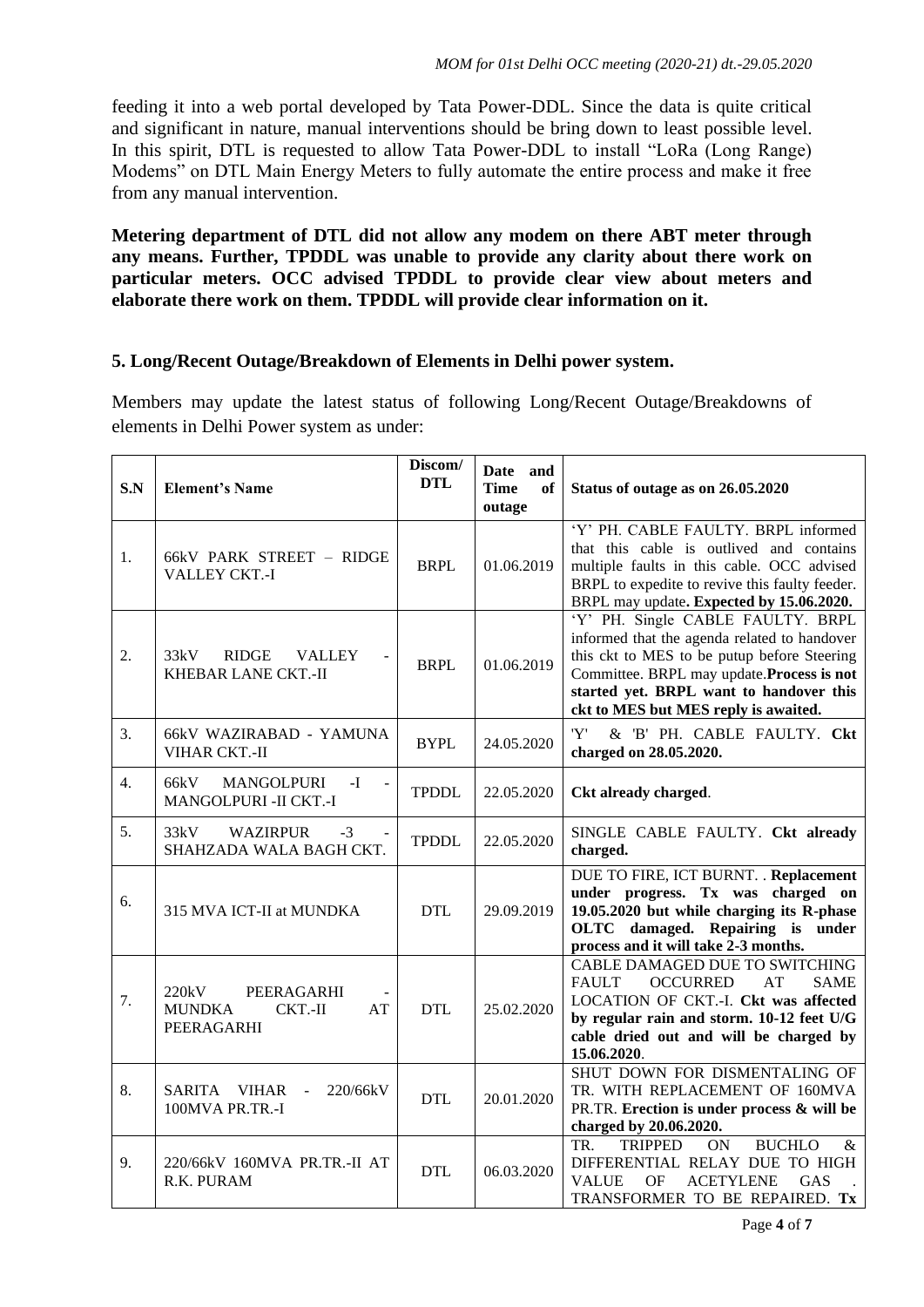|     |                                                 |             |            | already sent to workshop for repairing and<br>it will take about 2-3 months.                                                 |
|-----|-------------------------------------------------|-------------|------------|------------------------------------------------------------------------------------------------------------------------------|
| 10. | 220kV PRAGATI - Sarita Vihar<br>Ckt             | <b>DTL</b>  | 21.03.2020 | SHUT DOWN FOR STRENGTHING OF<br>ENDS. Expected by 03.06.2020.                                                                |
| 11. | 220kV BTPS - OKHLA CKT.-I&II                    | <b>DMRC</b> | 22.05.2020 | <b>SHUT DOWN FOR DISMENTALING OF 4</b><br>NO. OLD TOWER AND ERRECTION OF 4<br>NO. MONOPOLE BY DMRC. Expected by<br>01.06.20. |
| 12. | ICT-I<br>400kV<br>315MVA<br>AT<br><b>BAWANA</b> | <b>DTL</b>  | 24.05.2020 | TAN DELTA HIGH OF HV SIDE 'B' PH.<br>BUSHING. Expected by 31.05.2020.                                                        |
| 13. | 220kV PRAGATI<br>-MAHARANI<br>BAGH CKT.         | <b>DTL</b>  | 23.05.2020 | SHUT DOWN FOR COMMISSIONING OF<br>220kV D.C. DOUBLE RUN CABLE<br>AT<br><b>PRAGATI STN. Ckt already charged.</b>              |

# **On Table Agenda**

#### **1. BRPL Agenda**

### **BRPL is facing low input voltage issues from many DTL stations.**

#### **West**

| 1. 220KV PPK-1 to Bindapur ckts - 62KV   |            |
|------------------------------------------|------------|
| 2. 220KV PPK-1 to Bodella 1 ckts - 63 KV |            |
| 3. 220KV PPK-1 to G-6                    | $-63.5$ KV |
| 4. 220KV PPK-1 to G-2 PPK ckts - 63.5 KV |            |
| 5. 220KV PPK-2 to Hatal ckts             | $-63.5$ KV |
| 6. 220KV PPK-2 to G-5 ckts               | $-63$ KV   |
| 7 220KV PPK-3 to G-7 -                   | 62 KV      |
| 8. 220KV NJF to Bodella 2                | $-63$ KV   |
| 9. 220KV NJF to NWW                      | $-62$ KV   |
| 10.220KV Peeragahi- P Puri               | $-31.5KV$  |
| 11.220KV Peeragahi- U Ngr                | $-31.2$ KV |
| 12.220KV Peeragahi-A-4                   | $-31.5KV$  |

#### **South**

- 1. 220KV MLI- Brijwasan ckt- 63 KV
- 2. 220KV M Moth- ALN- 32KV
- 3. 220KV SVR- Jasola & SVR- 62 KV

**BRPL requested to control the tap positions of PTR's. SLDC informed that tap positions have already changed when required to do so. Further, OCC advised O&M department to inform the SLDC about low voltage profile and decision would be taken by SLDC as per the system requirement.**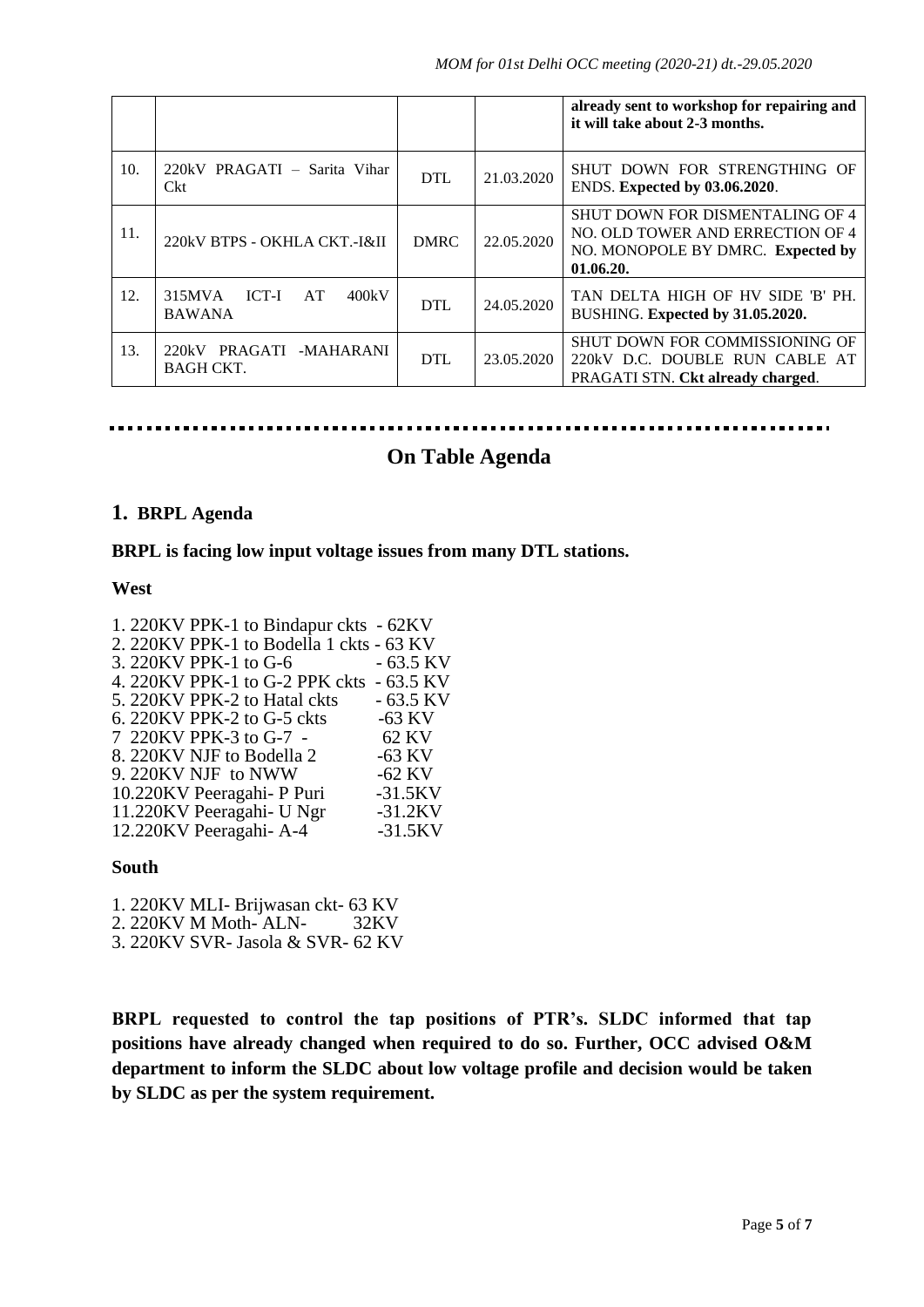# **2. TPDDL Agenda**

# **2.1) Details of Network Connectivity of 400kV / 220kV DTL Grids with Tata Power-DDL circuits**

In the event of supply fail, we find it challenging to pin-point which of our circuits actually get affected and thus delaying load restoration at our end. This is because of unavailability of complete details related to network connectivity of 400kV / 220kV DTL grids with our circuits. DTL is therefore requested to provide with said details on regular basis as and when any change in connectivity is made.

**SLDC informed about availability of data on its sites and further it is impossible to provide real time data of feeders as it changed with time as per system requirements**. **OCC advised DISCOMs to take data from SLDC on real time basis to perform there Parallel operations. OCC agreed to provide general connectivity data to TPDDL for there 14 grids.**

# **2.2) Status of DTL Circuit breakers of 66kV /33kV Feeders and Transformer Incomers**

During OCC Meeting dated 20.02.2020, DTL informed that these status signals are already being shared with DISCOMs through ICCP. However, we have re-checked at our end and found that said signals are not being shared with us through any platform. DTL is therefore requested to share the same at following DTL grids:

- 1. 400kV TikriKalan (Mundka)
- 2. 400kV Bawana
- 3. 220kV DSIIC Bwana
- 4. 220kV Kanjhawala
- 5. 220kV Narela
- 6. 220kV Rohini-I
- 7. 220kV Rohini-II
- 8. 220kV Gopalpur
- 9. 220kV Kashmere Gate
- 10. 220kV Naraina
- 11. 220kV Peeragarhi,
- 12. 220kV Shalimar Bagh,
- 13. 220kV Subzi Mandi,
- 14. 220kV Wazirpur

**DTL disagreed to provide data of Incomers as it can not be shared. OCC will examine and explore the possibilities with communication department regarding status of breakers and would revert in next OCC meeting.**

#### **3. DTL Agenda**

#### **3.1 Loading Mismatch in the Ckts**